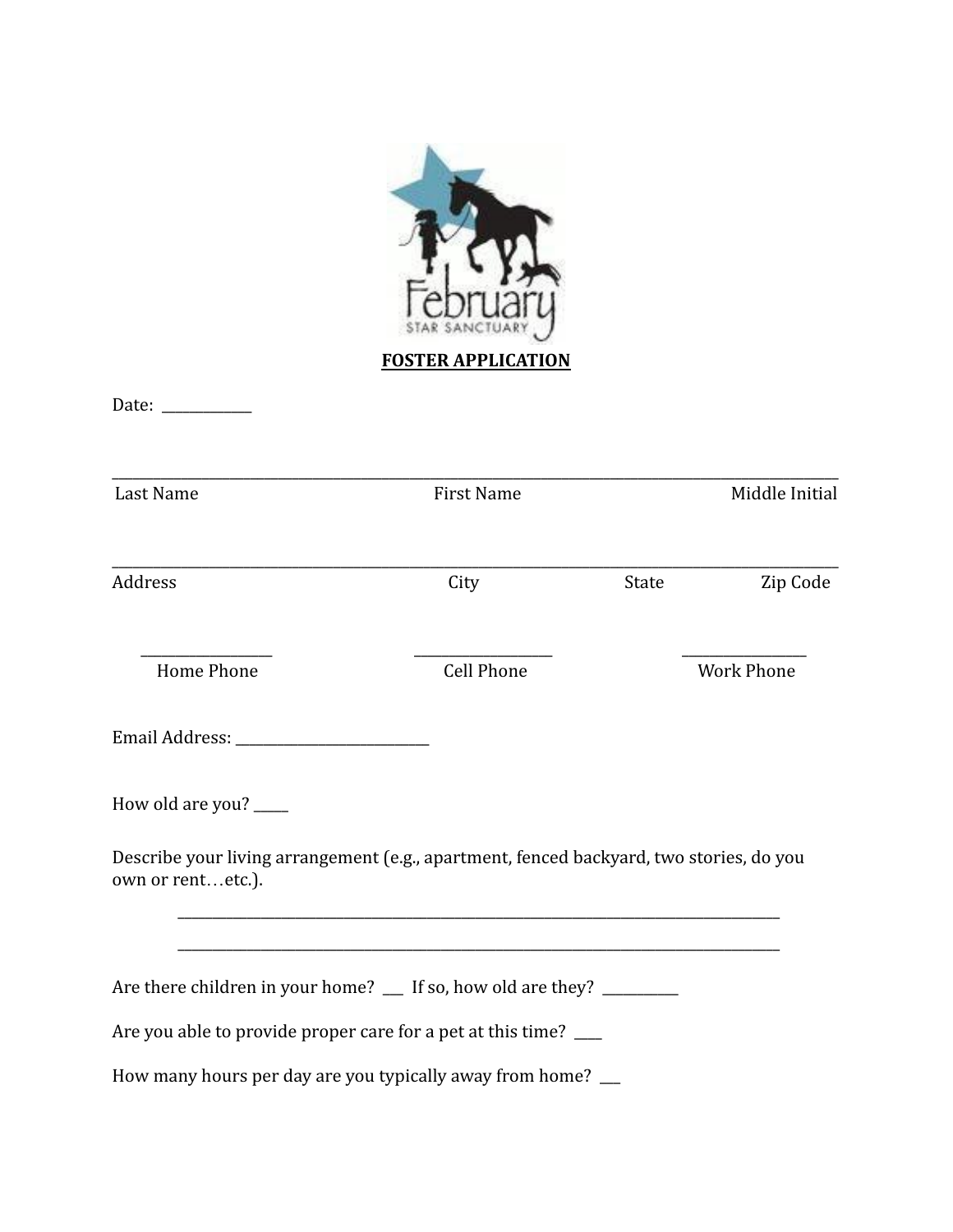If you rent, are you permitted to have pets?

Please provide your landlord's name and contact information: \_\_\_\_\_\_\_\_\_\_\_\_\_\_\_\_\_\_\_

Do all household members agree to you fostering? \_\_\_

Have you ever owned a pet before?  $\angle$  If so, what kind(s)?  $\angle$ 

Have you ever fostered an animal before?  $\Gamma$  If so, what kind(s)?  $\Gamma$ 

Do any pets reside at your address? \_\_ If so, how many? \_\_

List all pets that reside at your address:

| Name | <b>Species</b> | Approx. Weight | Age | Sex | Altered | Current on all<br>Vaccinations |
|------|----------------|----------------|-----|-----|---------|--------------------------------|
| Name | <b>Species</b> | Approx. Weight | Age | Sex | Altered | Current on all<br>Vaccinations |
| Name | Species        | Approx. Weight | Age | Sex | Altered | Current on all<br>Vaccinations |
| Name | Species        | Approx. Weight | Age | Sex | Altered | Current on all<br>Vaccinations |

[If you currently have pets, where do you take them for veterinary services, and would you be comfortable providing them as a reference?  $\Box$ 

If you currently have a cat or cats, do you have any experience introducing new cats into your household? \_\_\_

Do you have experience caring for a pregnant pet?

Do you have experience caring for a young pet? \_\_\_

Have you ever bred your pets? \_\_\_

Where will your foster sleep during the night? \_\_\_\_\_\_\_